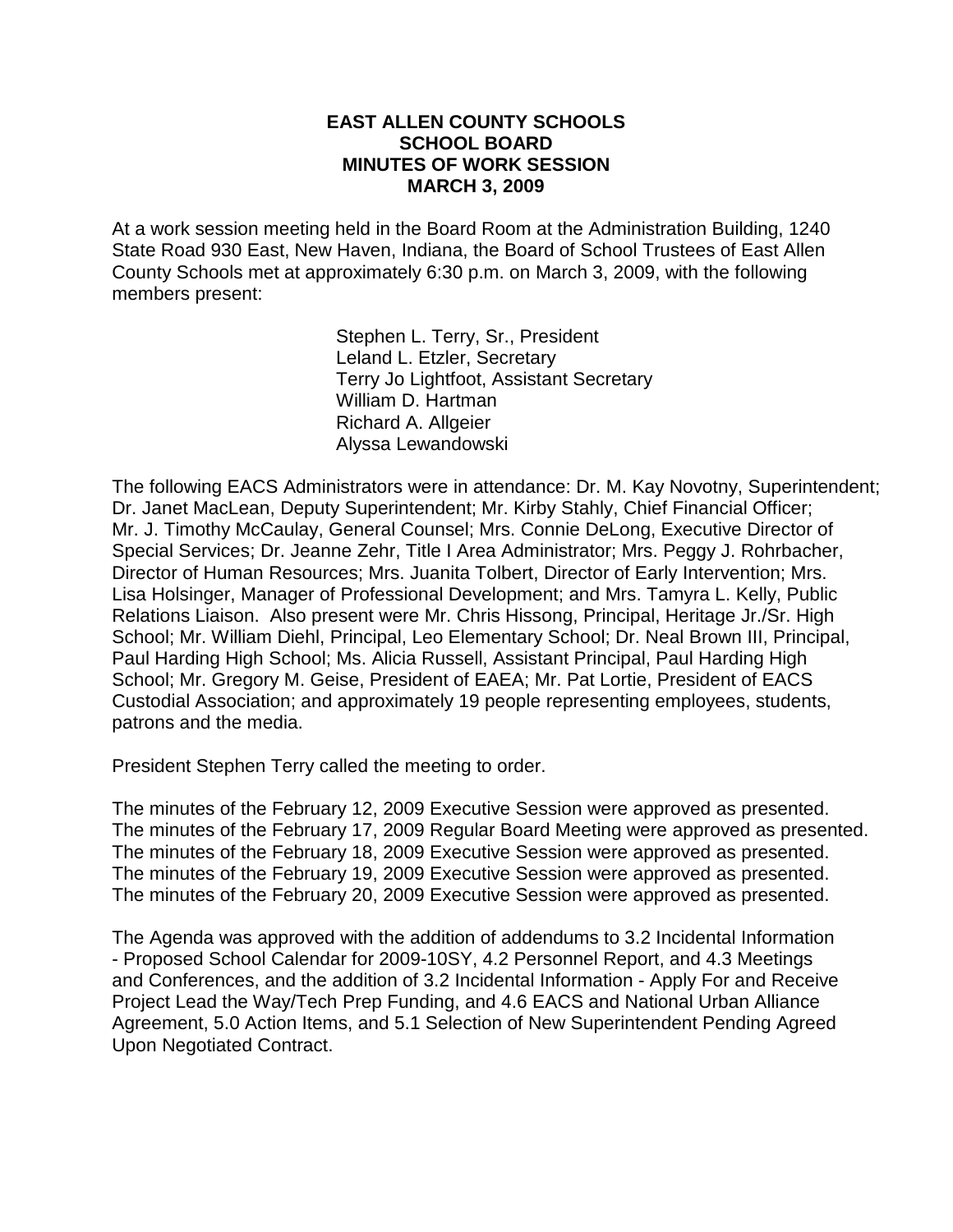Spotlight on Education:

Information was presented to the Board by Deputy Superintendent Jan MacLean which offered yet another reconfiguration option for discussion purposes that will provide appropriate middle level educational learning environments for all  $6<sup>th</sup>$  -8<sup>th</sup> grade students.

# **Section 2.0 Discussion Items**

# 2.1 Review of Annual Report

Review/open discussion occurred regarding the annual Demographic Report requested by the Board. It is interesting to note that without the recent influx of Burmese students, EACS' enrollment would be under projections. Mr. Kirby Stahly, Chief Financial Officer, was on hand to answer the Board's questions.

## 2.2 Proposed Budget Reductions & Programming for 2009-10SY (Presentation)

In light of an anticipated shortfall of close to \$2.4 million dollars in the General Fund by the end of the 2009 school year, Dr. Novotny presented some proposed reductions for the 2009-10 school year. Programming, policies, and personnel were included for the Board's review and discussion. Dr. Novotny will compile a finalized list to bring back to the Board for final approval at the March  $17<sup>th</sup>$  Board meeting.

## 2.3 Open Discussion of Issues of Interest to the Board

Mr. Allgeier recognized New Haven Middle School Principal Mr. Pete Downey and his staff, who are celebrating Disability Awareness Month this week at their school. NHMS special needs teacher Mrs. Beth Bixby has been instrumental in the planning of events and guest speakers, including Ms. Barb Hornet (from Indianapolis), parent Shannon Clark, and EACS Board Member Rick Allgeier, to name a few. An essay contest is being held, with a winner picked from each grade. Mr. Allgeier also passed out posters and pamphlets.

High praise was given by President Terry to Paul Harding High School's African-American Club who hosted their 1<sup>st</sup> annual Black History Month program entitled "A Change in America." Held last Friday, a panel of community leaders discussed their role in the community/organization they represented. They also shared their perspective on the Civil Right's Movement and changes that they have witnessed in our country. Board President Rev. Terry was a member of the panel. Board member Leland Etzler also attended the program.

President Terry paid tribute to Dr. Novotny for being a Champion and bringing healing to the district over the last three years.

Currently, the last day of school this year is Tuesday, June  $9<sup>th</sup>$ , barring any other school closings.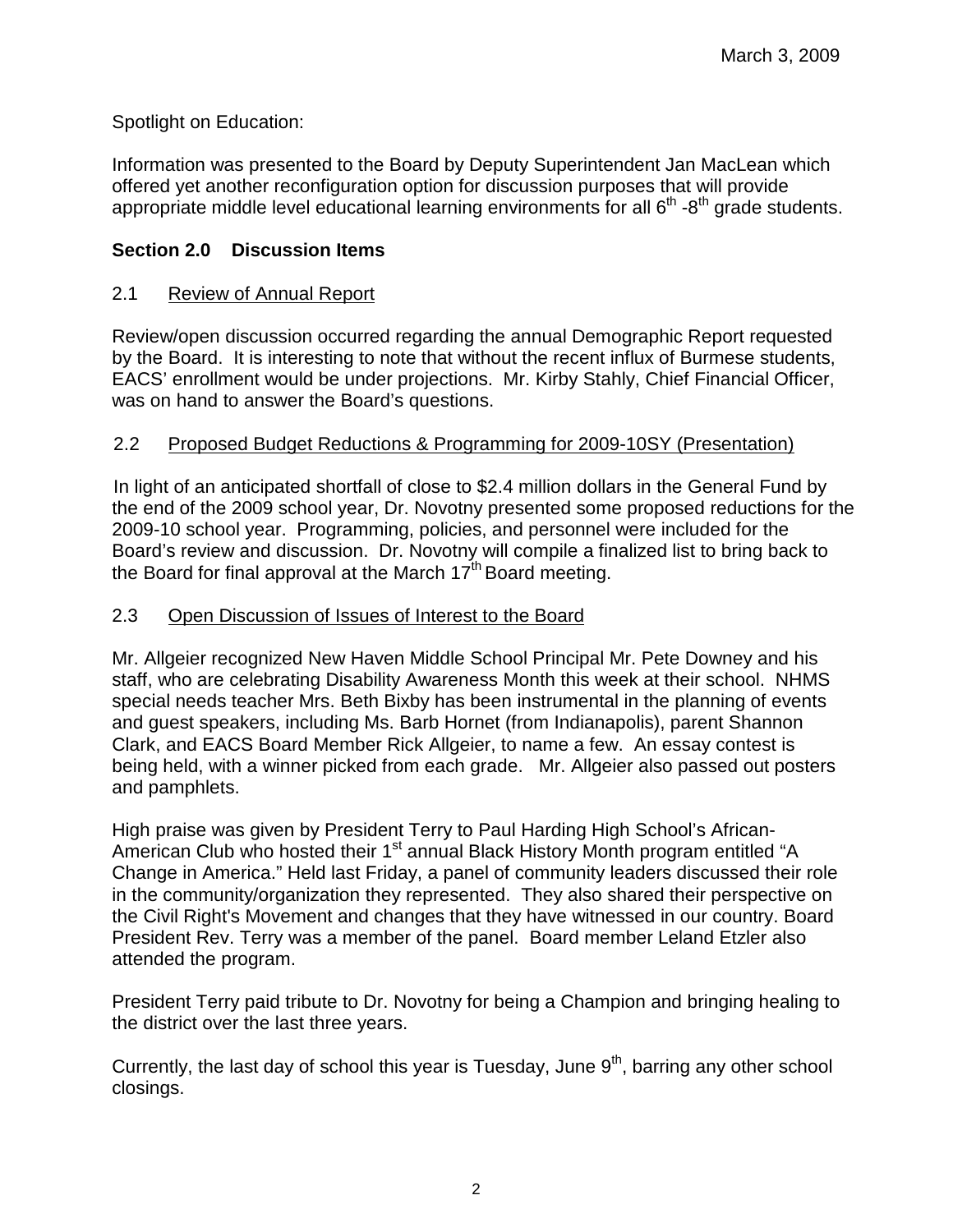# **Section 3.0 Information Items**

## 3.2 Incidental Information

Mrs. Lightfoot asked for more information regarding Administrators' Meet and Confer. She will contact Dr. Novotny.

The Indiana Cares Youth Suicide Prevention Project abstract was given to the Board as information only.

The following information was given to the Board as information, with formal action recommended for the March  $17<sup>th</sup>$  Board meeting:

#### -Apply For and Receive Project Lead the Way/Tech Prep Funding

#### -Proposed School Calendar for 2009-10SY

Changes in the calendar from last year include changing to all late arrival days versus some early dismissal/some late arrival days, and ISTEP testing dates will be highlighted to help parents schedule around those days. Mr. Allgeier and Mrs. Lightfoot would like to see more snow days built in to our school calendar in future years. Dr. Novotny strongly recommends that consideration be given to adopting a two-year calendar in 2010 to aid people in planning.

## **Section 4.0 Consent Items**

Secretary Etzler moved to approve the consent items with addendums as presented. Mr. Allgeier seconded the motion and it passed unanimously. The following consent items were approved:

- 4.1 Approval of vendor claims: 250543-250756 totaling \$305,210.24.
- 4.2 Acceptance of resignation of Ms. Ruth White, teacher at New Haven Middle School, effective at the end of the 2008-09 school year.

Acceptance of resignation of Mr. Saul Fields, assistant to the Neighborhood Action Center Coordinator, effective January 29, 2009.

Acceptance of resignation of Mrs. Jenifer Reinking-Coyle, teacher at Paul Harding High School, effective at the end of the 2008-09 school year.

Acceptance of retirement and termination of employment of Ms. Susan Wagner, teacher at Hoagland Elementary School, effective at the end of the 2008-09 school year.

 Acceptance of retirement and termination of employment of Mr. William Schlosser, teacher at New Haven High School, effective at the end of the 2008-09 school year.